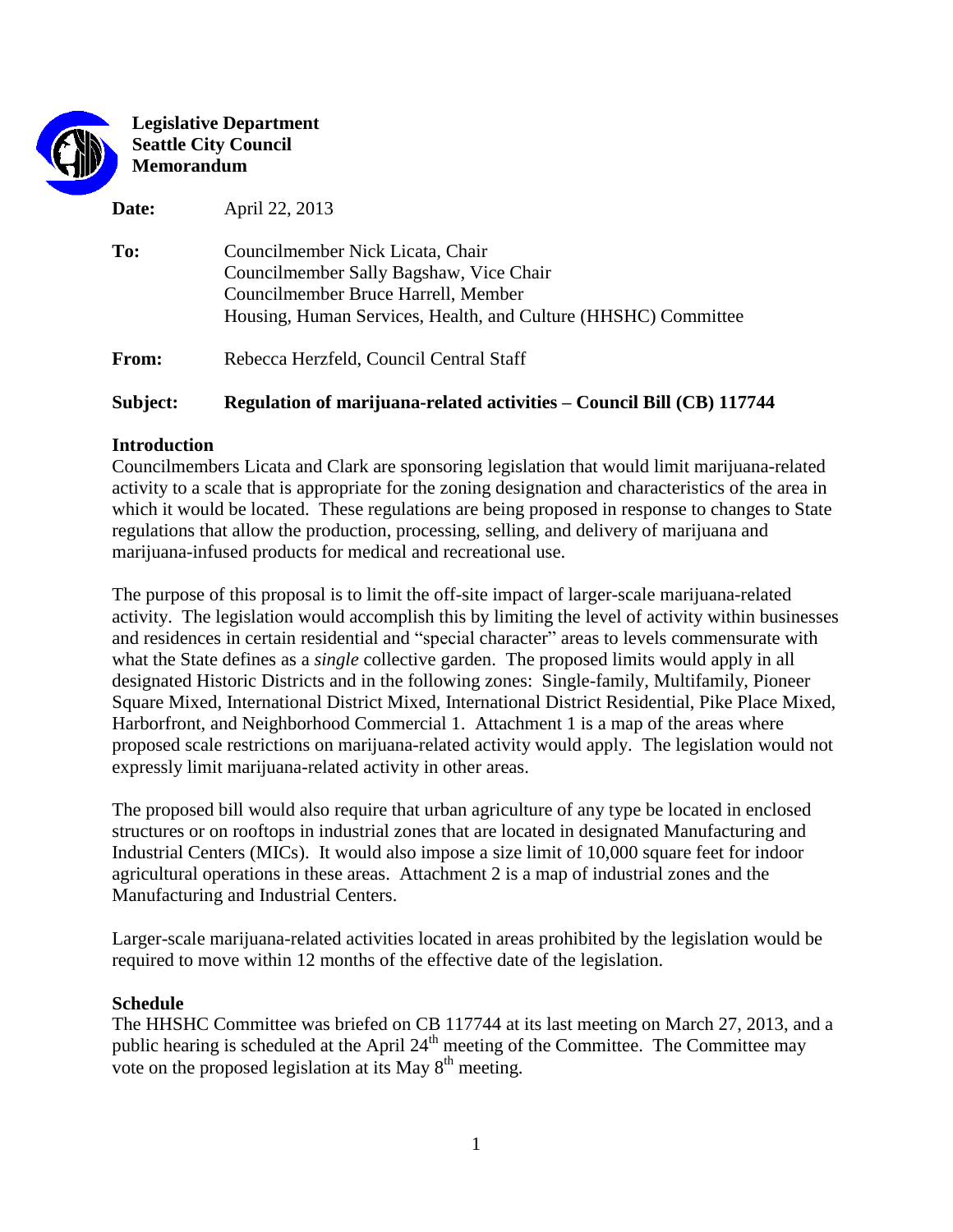#### **Relationship to Current Land Use Code Definitions**

Several public comments have expressed confusion about how the current and proposed definitions in the Land Use Code would apply to marijuana-related activity. The Land Use Code limits the type of uses that are allowed in different zone designations. A business incorporating marijuana-related activities must comply with these regulations, as would any other business.

The proposed bill would not define marijuana-related activity as a distinct use regulated by zone; there would be no requirement to obtain a permit expressly to conduct marijuana-related activity. Depending on the type of activity conducted, however, it might fall within a use defined and regulated by the Land Use Code and other City regulations (for a longer list of such regulations, see Ordinance 123661, adopted in 2011).

The discussion below provides the definitions of the uses in which marijuana-related activities would generally occur, and is followed by two tables that summarize where such uses may be permitted in zones outside and inside of downtown.

*Sale of marijuana and related products* would generally occur within a general retail sales and services use, which is defined as follows:

"Retail sales and services, general" means a general sales and service use that is not a multi-purpose retail sales use [grocery store]. General retail sales and services include general retail sales uses, general services uses, and customer service office uses. Examples of general retail sales include but are not limited to bookstores, florists, and clothing stores. Examples of general services include but are not limited to shoe repair, hair cutting salons, pet grooming, pet daycare centers and dry cleaning. Customer service offices are uses in which services are provided to individuals and households in an office setting in a manner that encourages walk-in clientele and in which generally an appointment is not needed to conduct business, including but not limited to uses such as branch banks, travel agencies, brokerage firms, real estate offices, and government agencies that provide direct services to clients.

*Growing of marijuana* would generally occur within an urban farm use, which is defined as follows:

"Urban farm" means a use in which plants are grown for sale of the plants or their products, and in which the plants or their products are sold at the lot where they are grown or off site, or both, and in which no other items are sold. Examples may include flower and vegetable raising, orchards and vineyards.

In designated Manufacturing and Industrial Centers, which include portions of the Duwamish Valley, Ballard, and Interbay, urban farm uses would be limited to rooftop and indoor agriculture operations. A new definition of indoor agriculture is proposed in the bill, as follows:

"Indoor agricultural operation" means a business establishment with an agricultural use that is limited to plants grown in containers within an enclosed structure.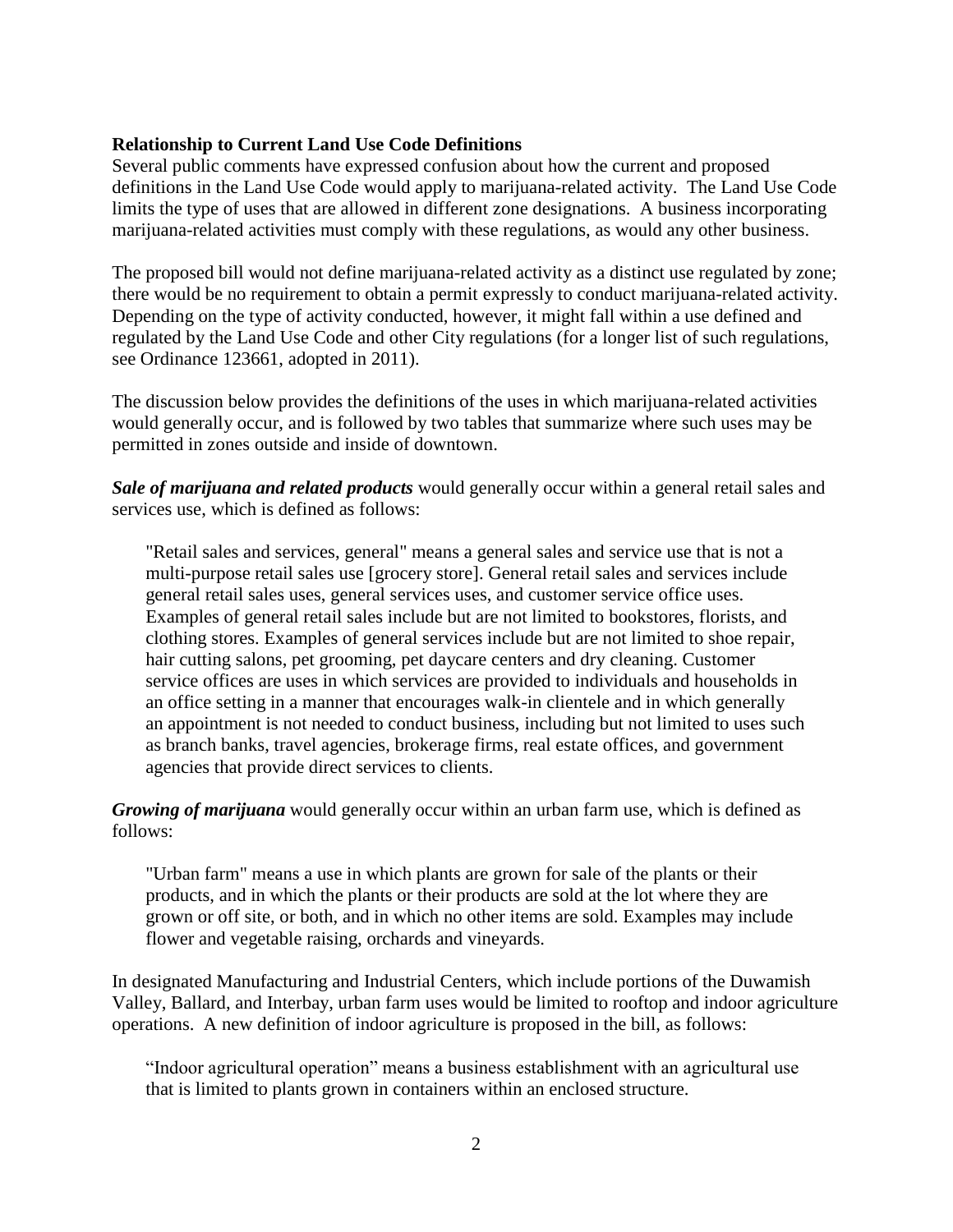*Processing of marijuana* into other products for human consumption (baked goods, infusions, oils, etc.), would generally occur within a food processing or light manufacturing use, depending on the process used. If marijuana is processed without a mechanized assembly line, it could occur within a "food processing and craft work" use, which is categorized as a commercial (not a manufacturing) use. Food processing is defined as follows:

"Food processing" means a food processing and craft work use in which food for human consumption in its final form, such as candy, baked goods, seafood, sausage, tofu, pasta, etc., is produced, when the food is distributed to retailers or wholesalers for resale off the premises. Food or beverage processing using mechanized assembly line production of canned or bottled goods is not included in this definition, but shall be considered to be light manufacturing.

If a mechanized assembly line is used, processing of marijuana could occur within a light manufacturing use, which is defined in relevant part as follows:

"Light manufacturing" means a manufacturing use, typically having little or no potential of creating noise, smoke, dust, vibration or other environmental impacts or pollution, and including but not limited to...[c]anning or bottling of food or beverages for human consumption using a mechanized assembly line or food processing for animal consumption....

The tables on the next page list examples of the uses in which marijuana-related activity might occur in both the zones outside of downtown (Table 1), and within downtown (Table 2), and show the zones where these uses would be permitted and whether a maximum size limit would apply.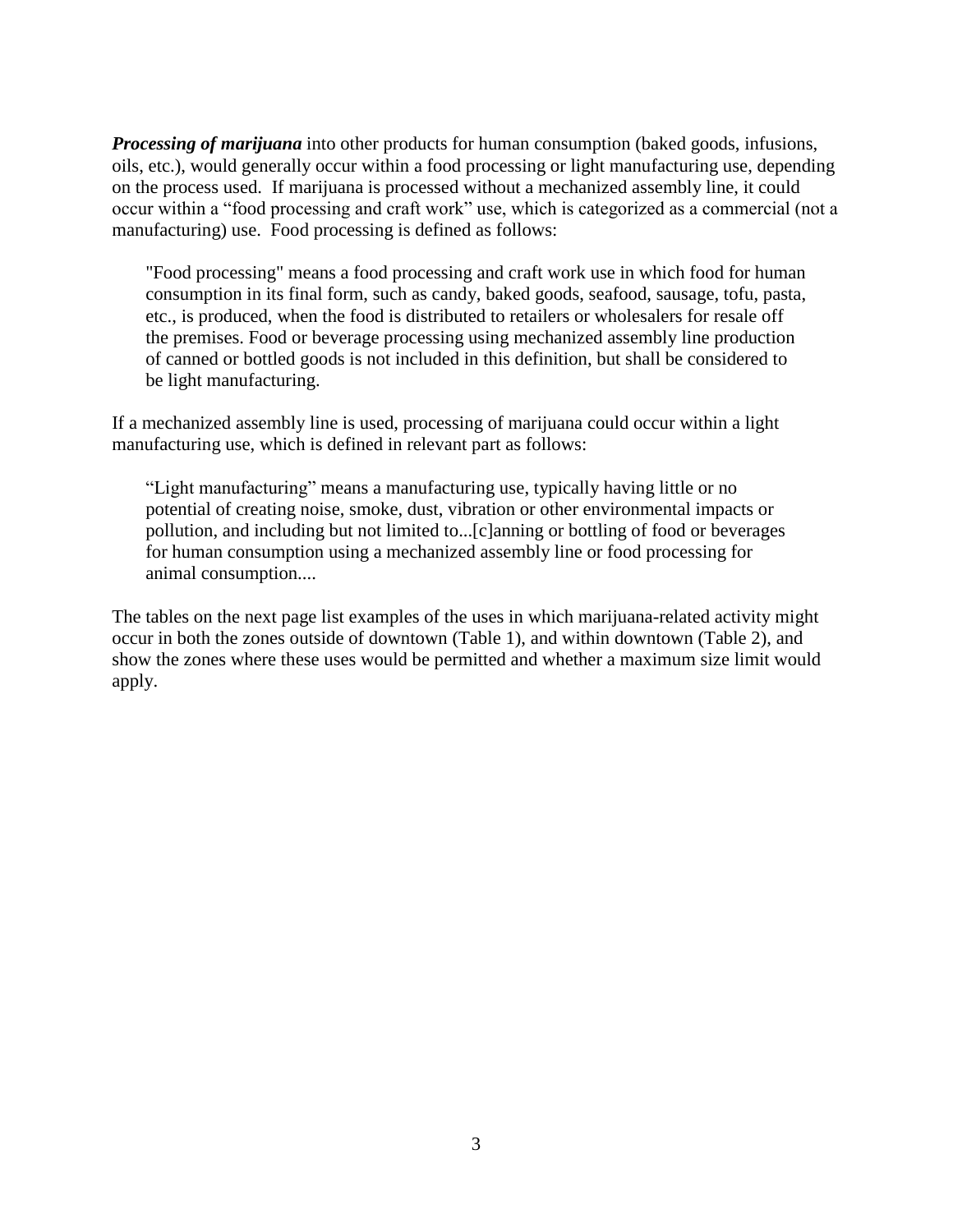**Table 1 Current and Proposed Regulations and Maximum Size Limits for Uses in Which Marijuana-Related Activity Might Occur in Commercial and Industrial Zones**

|                | <b>Commercial zones</b> | <b>Industrial zones</b> |              |             |               |            |                 |
|----------------|-------------------------|-------------------------|--------------|-------------|---------------|------------|-----------------|
|                | Neighbor-               | Neighbor-               | Com-         | Com-        | Industrial    | Industrial | Industrial      |
| <b>Type of</b> | hood                    | hood                    | mercial      | mercial     | <b>Buffer</b> | $Com-$     | General 1       |
| use            | Commercial              | Commercial              | 1            | 2           |               | mercial    | $(IG1)$ &       |
|                | 2                       | 3                       |              |             |               |            | IG <sub>2</sub> |
| Retail sales   | 25                      | P                       | P            | $\mathbf P$ | P             | P          | P               |
| and            |                         |                         |              |             |               |            |                 |
| services       |                         |                         |              |             |               |            |                 |
| Urban farm     | P                       | P                       | P            | P           | P(1)          | P(1)       | P(1)            |
| Food           | 25                      | 25                      | $\mathbf{P}$ | P           | P             | P          | P               |
| processing     |                         |                         |              |             |               |            |                 |
| Light          | 10                      | 25                      | $\mathbf{P}$ | P           | P             | P          | P               |
| manufac-       |                         |                         |              |             |               |            |                 |
| turing         |                         |                         |              |             |               |            |                 |

**Table 2**

**Current and Proposed Regulations and Maximum Size Limits for Uses in Which Marijuana-Related Activity Might Occur in Downtown Zones**

|                           | <b>Downtown zones</b> |          |          |            |               |  |  |  |  |
|---------------------------|-----------------------|----------|----------|------------|---------------|--|--|--|--|
|                           | Downtown              | Downtown | Downtown | Downtown   | Downtown      |  |  |  |  |
| Type of use               | Office                | Office   | Retail   | Mixed      | Mixed         |  |  |  |  |
|                           | Core 1                | Core 2   | Core     | Commercial | Residential   |  |  |  |  |
| Retail sales and services | P                     | D        |          |            | $25 \& 50(1)$ |  |  |  |  |
| Urban farm                | P                     | p        |          |            |               |  |  |  |  |
| Food processing           | p                     | P        |          |            |               |  |  |  |  |
| Light manufacturing       | D                     | D        | ה        |            |               |  |  |  |  |

KEY to Tables 1 and 2:

 $P =$  Permitted with no size limit

 $10 =$  Permitted, size limited to 10,000 square feet

 $25$  = Permitted, size limited to 25,000 square feet

 $X =$ Prohibited

Footnote (1) to Table 1: Within the Duwamish Manufacturing and Industrial Center and the Ballard-Interbay Manufacturing and Industrial Center, the only type of urban farm that is permitted are rooftop and indoor agricultural operations, and the maximum size limit is 10,000 square feet, excluding associated office or food processing areas.

Footnote (1) to Table 2: Within the Downtown Mixed Residential zone in South Downtown, the maximum size limit is 25,000 square feet for general sales and services uses and restaurants, except that grocery stores are limited to 50,000 square feet.